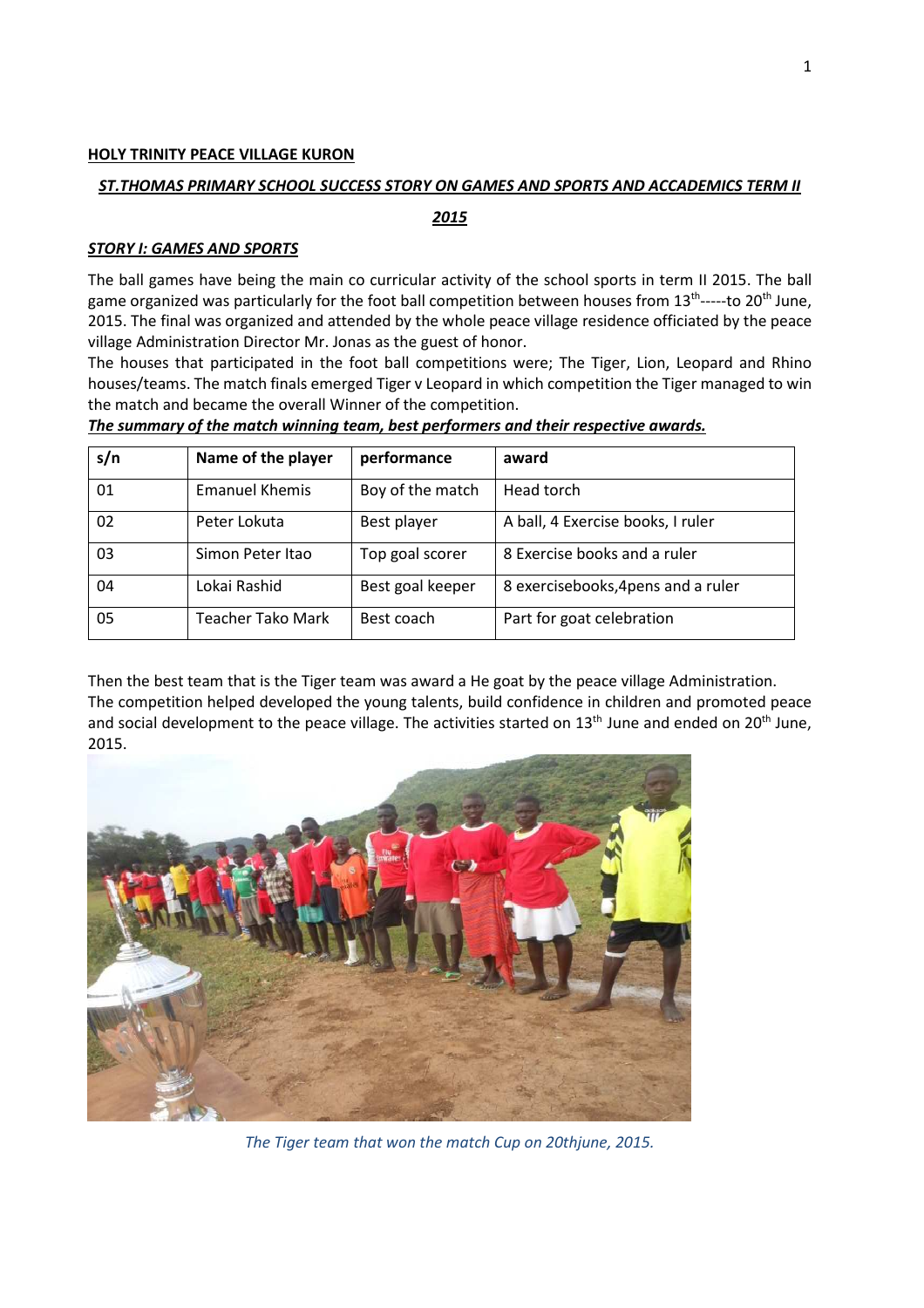

*The Leopard team that became the Runner up and the second best team on 20th2015.* 



*The Director Holy trinity peace village Mr. Jonas Halvorsen giving speech and awards to the best performers.*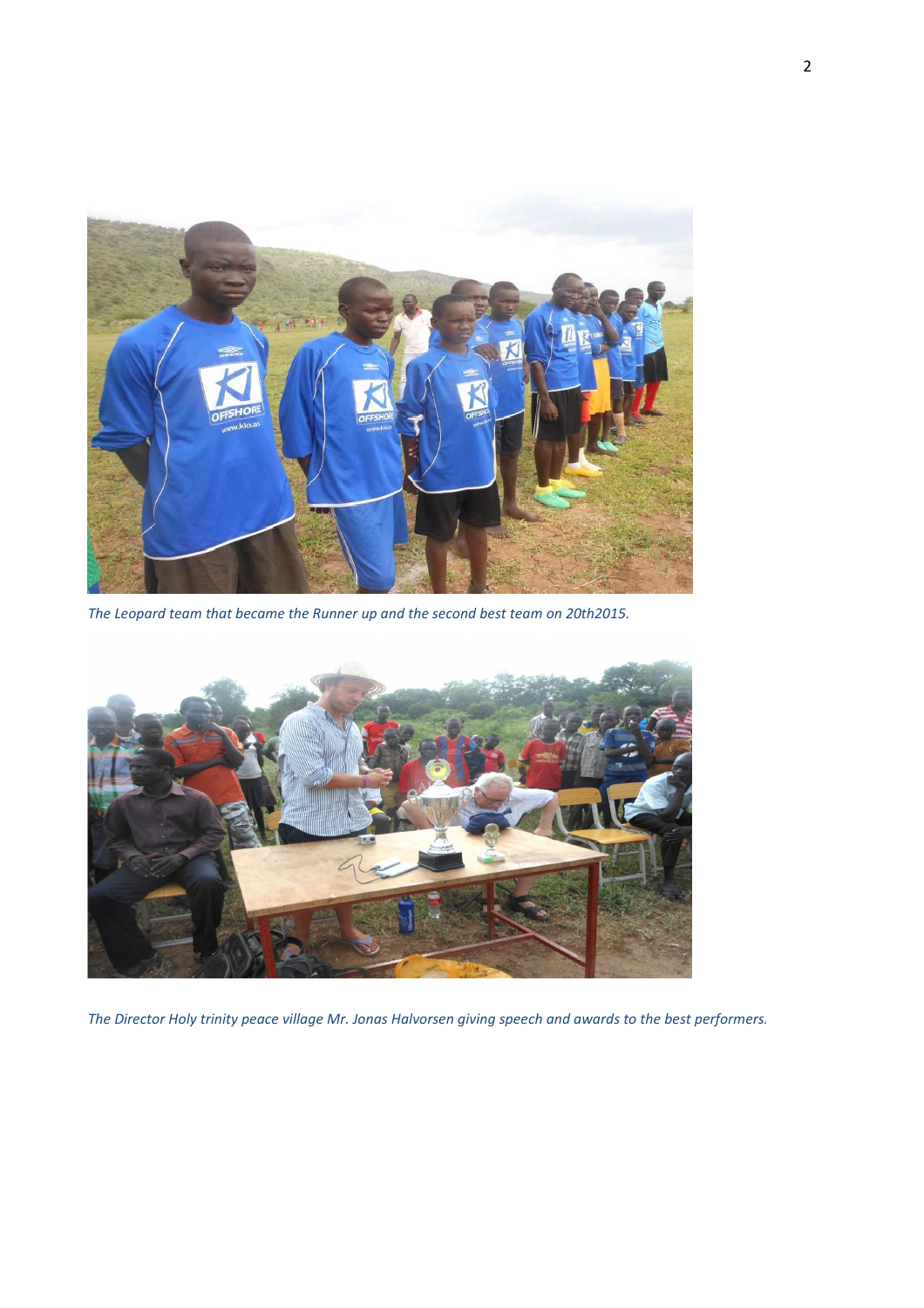# *STORY II ACCADEMICS PERFORMANCE/ EXCELLENCE IN THE SCHOOL TERM I AND TERM II 2015.*

Academics is the major element of the Education of a child. In ST. Thomas primary school the teaching and learning is going on very well and the children continue to perform very well up to date though boys tend to dominate girls. In the class performance due to the great number of the children. However the recent result has shown that two girls emerged among the school's best performers.

| S/N | <b>NAME</b>          | <b>CLASS</b>           | <b>POSITION</b>          | <b>AWARD</b> |
|-----|----------------------|------------------------|--------------------------|--------------|
| 01  | PRIMARY ONE          | <b>JOSEPH NAKORITA</b> | $1st$ position           |              |
|     |                      | <b>SIMON MARKO</b>     | 2 <sup>nd</sup> position |              |
|     |                      | <b>MARK LORE</b>       | 3 <sup>rd</sup> position |              |
| 02  | PRIMARY TWO          | <b>JAMES LOCHEBE</b>   | $1st$ position           |              |
|     |                      | <b>ANJELINA NAROT</b>  | 2 <sup>nd</sup> position |              |
|     |                      | <b>JAMES LOKODO</b>    | 3 <sup>rd</sup> position |              |
| 03  | <b>PRIMARY THREE</b> | <b>JOSEPH LOTEYO</b>   | $1st$ position           |              |
|     |                      | <b>JUMA LAWRENCE</b>   | 2 <sup>nd</sup> position |              |
|     |                      | <b>ABRAHAM JOHN</b>    | 3 <sup>rd</sup> position |              |
| 04  | <b>PRIMARY FOUR</b>  | <b>ANGELO LOBAI</b>    | $1st$ position           |              |
|     |                      | <b>OMER HATIF</b>      | 2 <sup>nd</sup> position |              |
|     |                      | <b>JACOB NAMA</b>      | 3 <sup>rd</sup> position |              |
| 05  | <b>PRIMARY FIVE</b>  | <b>HASSAN RAFAEL</b>   | $1st$ position           |              |
|     |                      | <b>STEPHEEN LOTABO</b> | 2 <sup>nd</sup> position |              |
|     |                      | <b>BISHOP AKIO</b>     | 3 <sup>rd</sup> position |              |
| 06  | PRIMARY SIX          | PETER NAINET           | $1st$ position           |              |
|     |                      | <b>JIMY LORIKA</b>     | 2 <sup>nd</sup> position |              |
|     |                      | <b>BOSCOLADU</b>       | 3rd position             |              |
| 07  | <b>PRIMARY SEVEN</b> | LODIKIO MOSES          | $1st$ position           |              |
|     |                      | <b>ELIJA LOTARA</b>    | 2 <sup>nd</sup> position |              |
|     |                      | <b>SIMON PETER IKO</b> | 3rd position             |              |
| 08  | PRIMARY EIGHT        | <b>NAPERO JOSELINE</b> | $1st$ position           |              |
|     |                      | PETER NALEMIO          | 2 <sup>nd</sup> position |              |
|     |                      | <b>CHUOL DUER</b>      | 3rd position             |              |

TERM I ACCADEMICS EXAMMINATIONS RESULTS RELEASED IN TERM II ON FRIDAY 24thJULY, 201

The children were called to receive gifts from the Head teacher from position 1 to position 3 in every class and the list for the overall classes results are now displayed in the respective classes.

## *JUSTIFICATION*

The best girl of the school in Accademics got Aggregate 4 in 4 subjects. She doubles as the head girl of the school in primary Eight Class as shown by the above list in the table above Napero Joseline, receiving her price before the whole school gathering/assembly.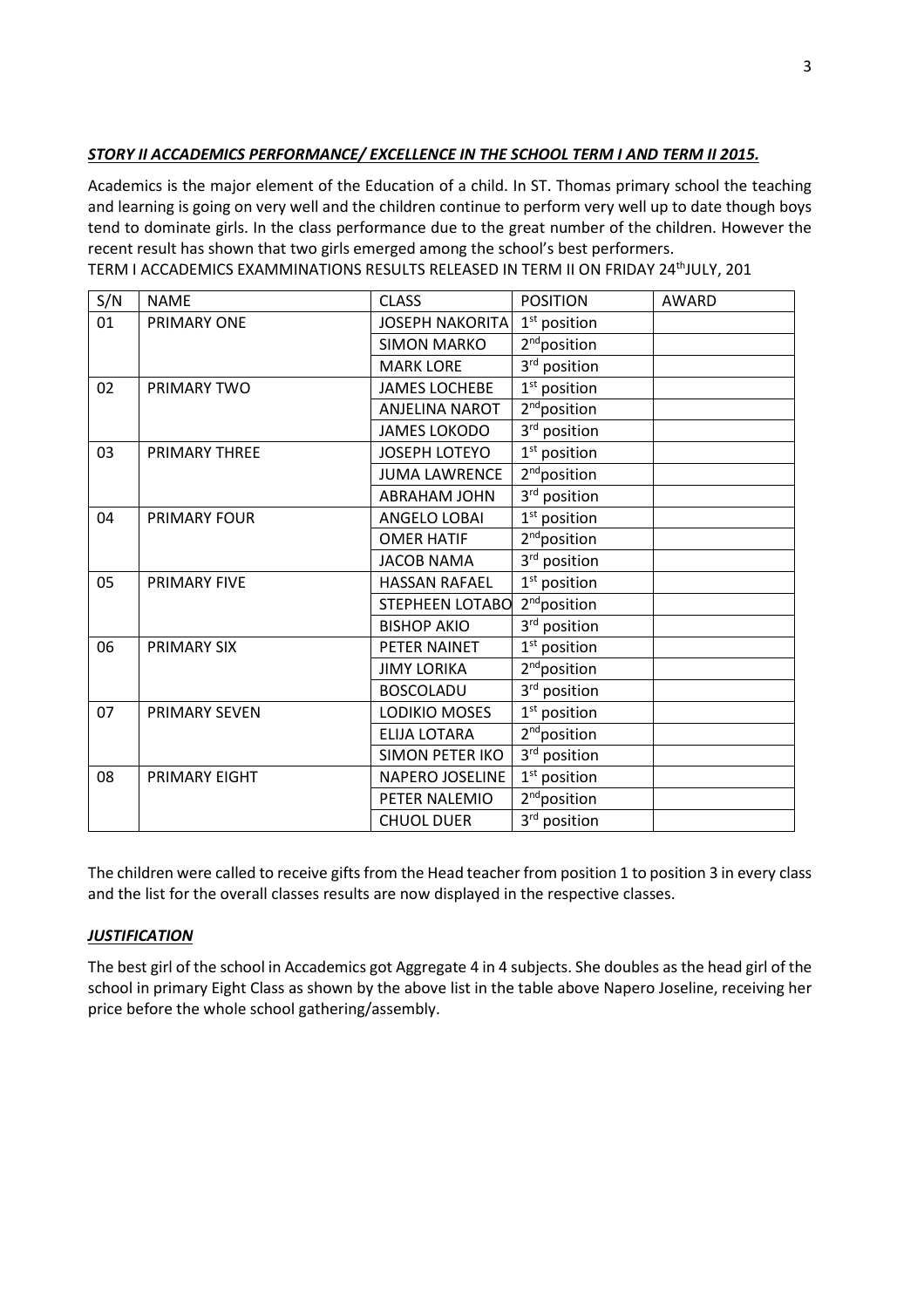

Chuol Duer is one of the pupils who made it successful.

Head teacher Mr. Sebit Atanga for primary and Head teacher Madam Prisca Chandia giving the results to the one of the best performers.